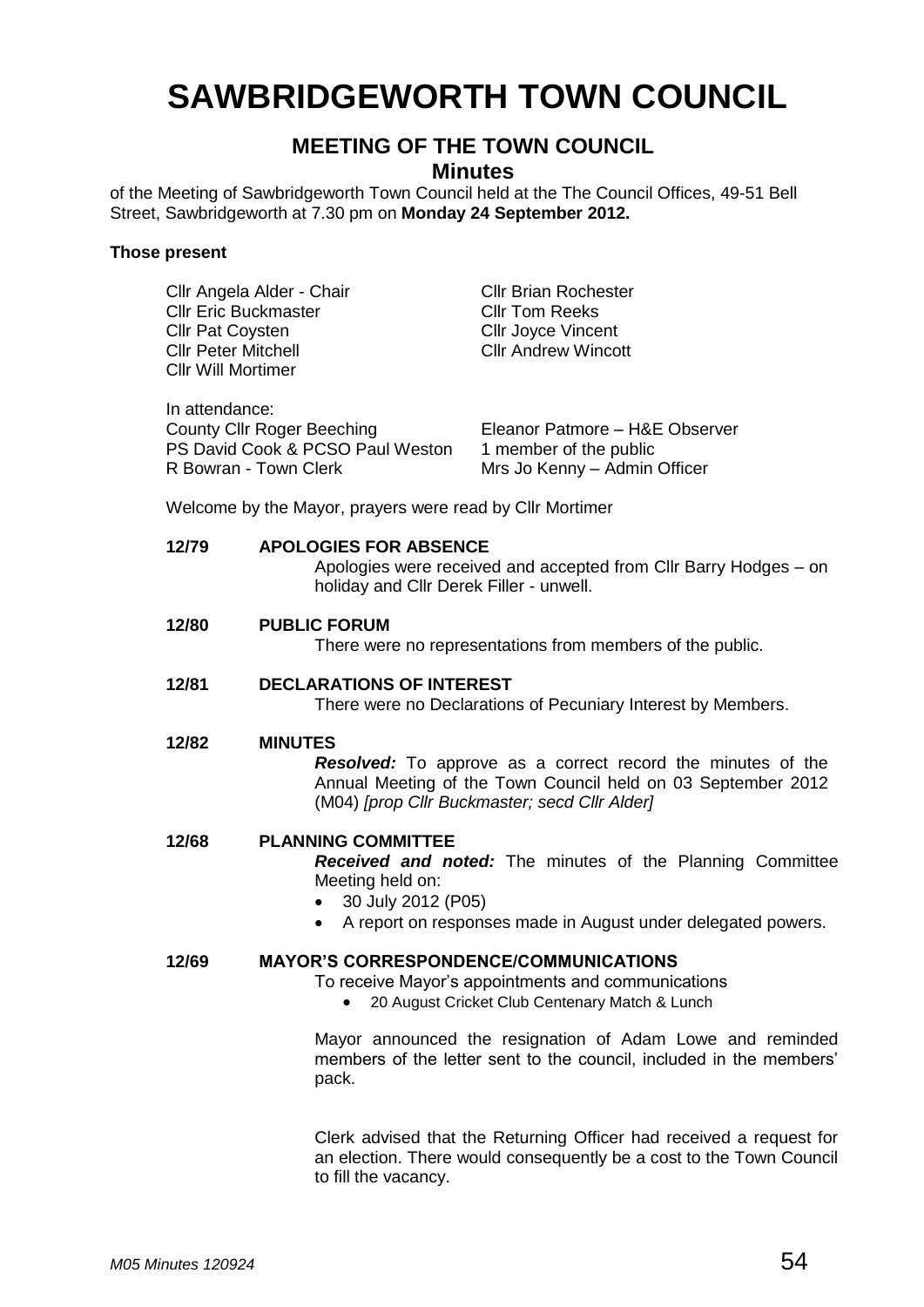#### **12/70 REPRESENTATIVES REPORTS**

- To receive representatives reports from:
	- o **County Councillor Roger Beeching** reported:
		- o 13 Olympic medals (7 Gold) won by Hertfordshire athletes
		- o £22m is being invested to improve rural broadband
		- o Social media courses are to be held in the library
		- o Distributions are being made from the Locality budget
		- o The recent alleged HCC telephone questionnaire is a scam.
		- o An area off Spellbrook Lane East is being returned to being a water meadow
	- o **District Councillor Eric Buckmaster** reported:
		- o EHDC are now prepared to grant the scouts a 40 year lease on the Kecksys site
		- o Reminder about the Rural Parishes Conference.
	- o **District Councillor Will Mortimer** reported:
		-
		- o Being oin the Business Scrutiny committee<br>
		o Finance Director Alan Madin at EHDC is be Finance Director Alan Madin at EHDC is being replaced later in the year
- o **Hertfordshire Police PS David Cook** reported:
	- o Officers deployed to assist with the Olympics, 40,000 people were in Bishops Stortford for the torch procession.
	- o Crime 18% down on the same period last year
	- o Operation SafetyNet to combat long term anti-social behaviour.
	- o Working with town council on Christmas lights planning
	- o Several major seasonal events coming up
	- o Operation Advent to combat drugs/crime/traffic.
	- o Staffing levels constant
	- o Thanks to Cllr Filler for the donation of an all-terrain bicycle
- o **Footpaths Officer Brian Rochester** reported:
	- o Some damage at the Boardwalk and lots of footpath clearance
- o **Memorial Hall, Cllr Andrew Wincott** reported:
	- o Hall restoration nearly completed
	- o Roof finished , scaffolding down soon
	- o Ready for Allotment show on 01 September
	- o Toilets finished by professional contractors
	- o Next job is the kitchen area.
	- **Summer Play Scheme, Cllr Angela Alder reported:** 
		- o Very successful, all sessions sold out
		- o Some funds available for another series in October half term.

#### **12/71 CIVIC CENTRE**

Work continues. Steel work erected, floor beams installed. Works are pretty much on schedule. We have a continuing dialogue with the police over renting first floor suite.

#### **12/72 BELL STREET CAR PARK**

The new scheme has been widely praised by retailers and members of the public. Some minor hitches with advertising the details of the scheme. Preliminary indications are that revenues collected at the meters are substantially down on this time last year, but this is to be expected. Discussions commenced with the District Council about the long term future of the scheme. Detailed financial outcome for the first month will be reported when they have been collated by EHDC. Use by school parents will be encouraged